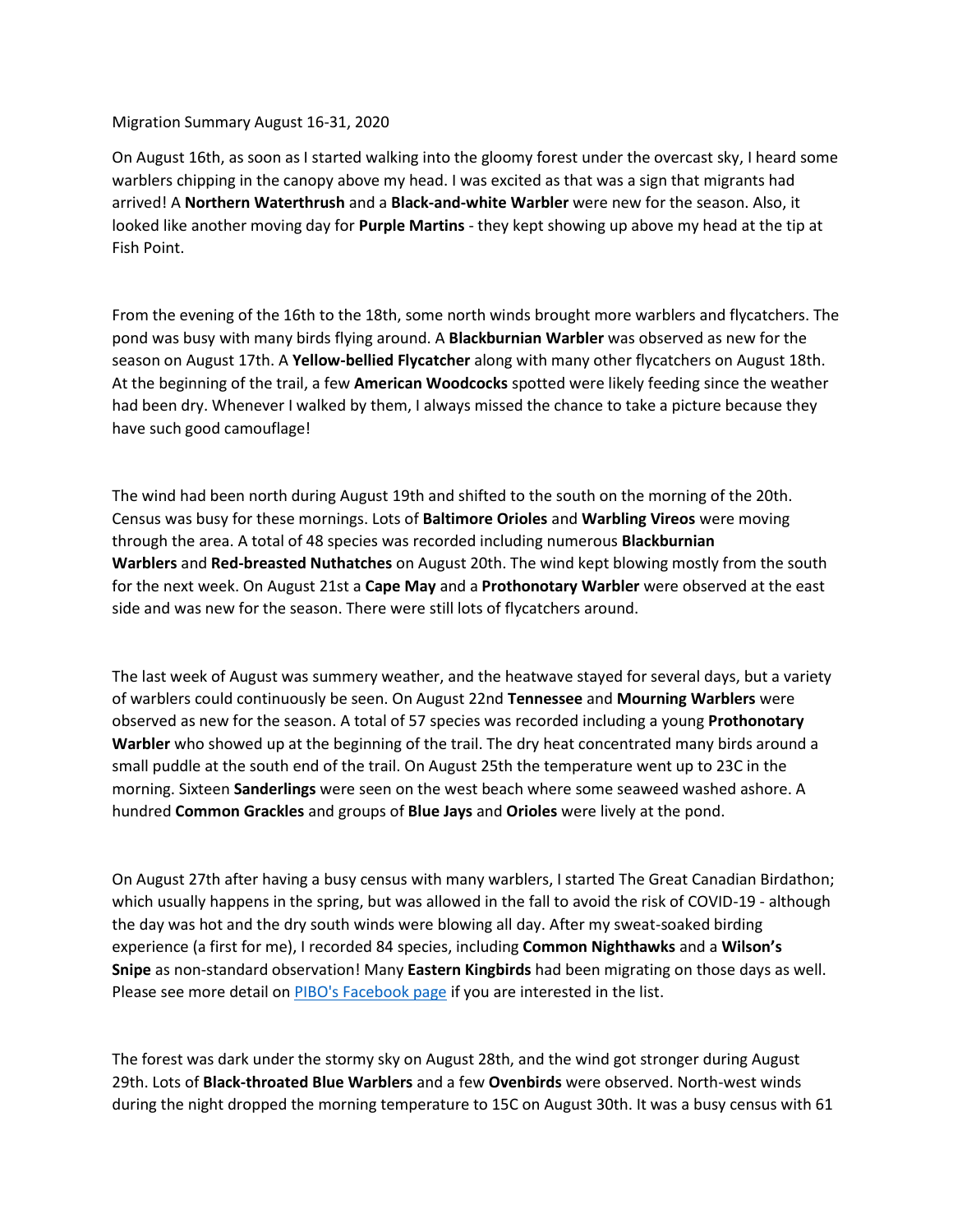species including 16 warbler species - season first **Blackpolls** was recorded. Many **Belted Kingfishers** (5 of them around the pond), **Philadelphia Vireos** and a hundred **American White Pelicans** were recorded as well. For this period, a good variety of warblers had been seen each morning, including **Yellow**, **Mourning**, **Canada**, **Wilson's**, and **Prothonotary**. On August 31st many warblers and **Cedar Waxwings** flying over the canopy and swallows flying around high up in the blue sky were seen. **Barn** and some **Bank**, quite a few **Purple Martins** and **Chimney Swifts** (recorded 8 of them as season first) were observed. A total of 47 species was recorded including numerous **American Redstarts** and **Red-eyed Vireos** in the shrubs along the shore.

Since our netting operations had been suspended this year, it is more challenging to find some species. But I will use my eyes and ears and record as many species as I can!

The summary was written by Sumiko Onishi.

American White Pelicans at Fish Point and Cape May warbler by Sumiko Onishi.